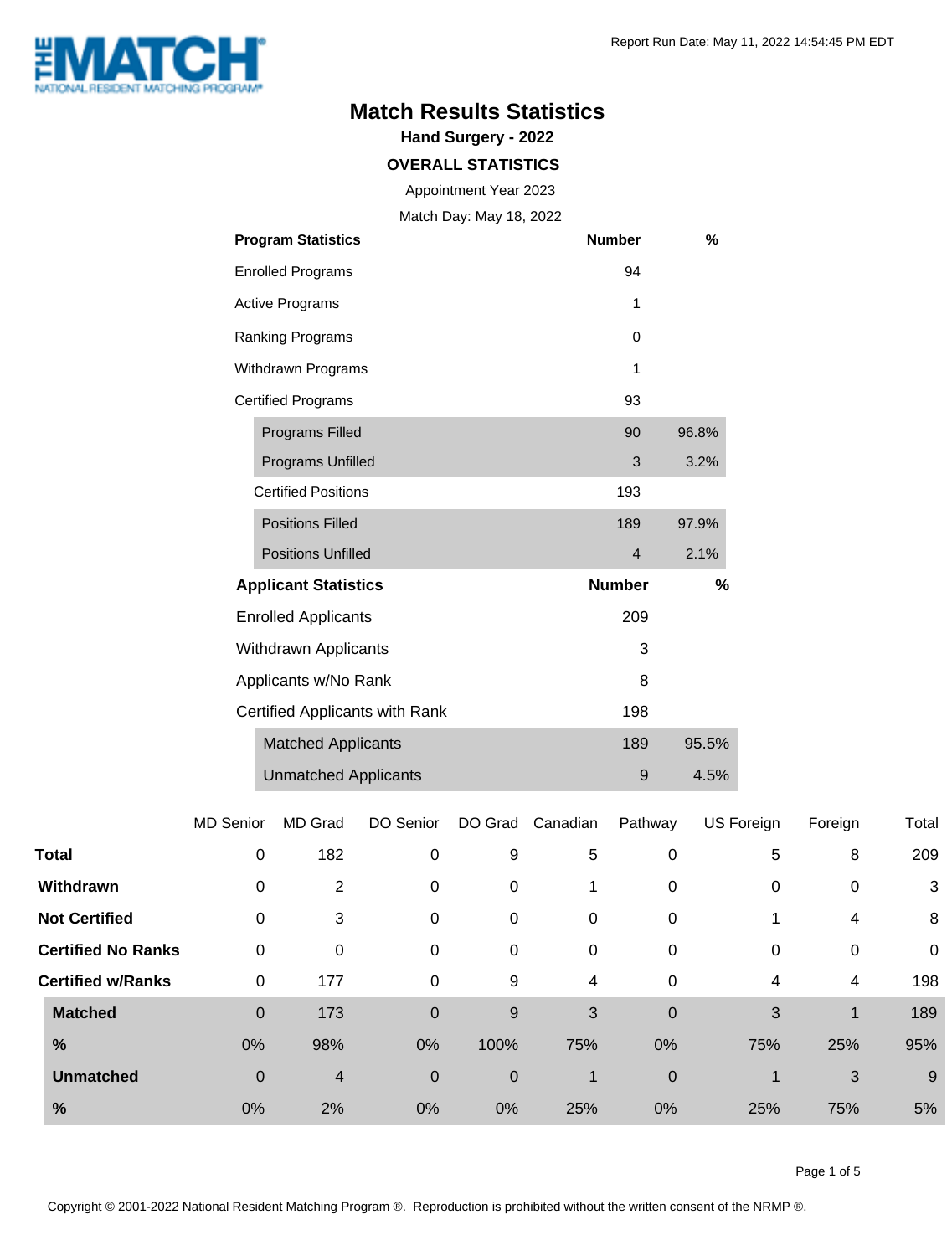#### **STATISTICS BY SPECIALTY**

## **Hand Surgery (Gen Surg)**

| <b>Program Statistics</b>              | <b>Number</b>  | %      |
|----------------------------------------|----------------|--------|
| <b>Enrolled Programs</b>               | 2              |        |
| <b>Active Programs</b>                 | 0              |        |
| <b>Ranking Programs</b>                | 0              |        |
| <b>Withdrawn Programs</b>              | 0              |        |
| <b>Certified Programs</b>              | $\overline{2}$ |        |
| <b>Programs Filled</b>                 | $\overline{2}$ | 100.0% |
| <b>Programs Unfilled</b>               | 0              | 0.0%   |
| <b>Certified Positions</b>             | 10             |        |
| <b>Positions Filled</b>                | 10             | 100.0% |
| <b>Positions Unfilled</b>              | 0              | 0.0%   |
| <b>Applicant Statistics</b>            | <b>Number</b>  | %      |
| <b>Matched Applicants</b>              | 10             |        |
| <b>MD</b> Graduate                     | 7              | 70.0%  |
| <b>DO Graduate</b>                     | 3              | 30.0%  |
| Applicants Preferring this Specialty * | 4              |        |
| Matched to this Specialty              | 4              | 100.0% |
| Matched to Different Specialty         | 0              | 0.0%   |
| Did not Match to any Program           | 0              | 0.0%   |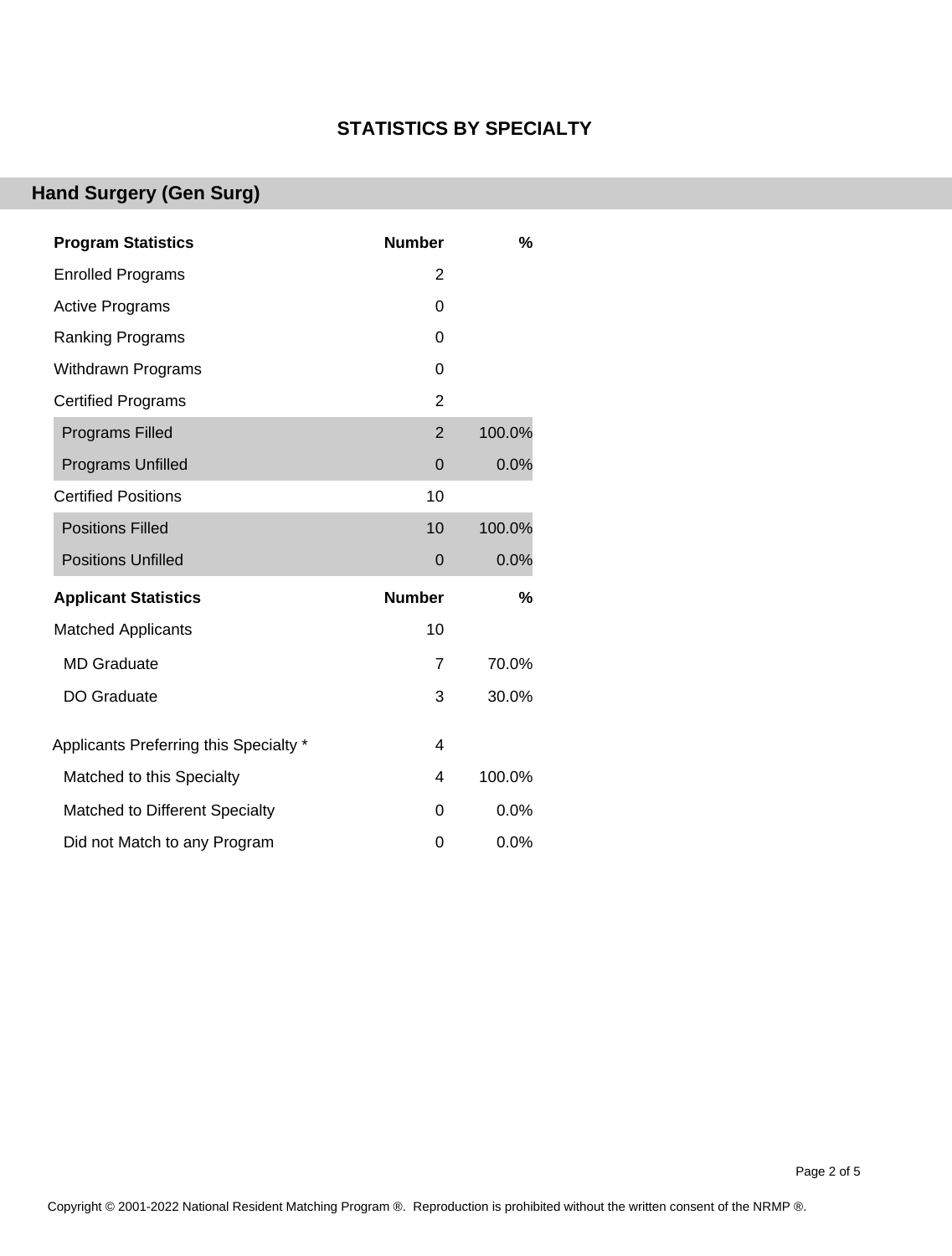# **Hand Surgery (Ortho Surg)**

| <b>Program Statistics</b>              | <b>Number</b>  | %     |
|----------------------------------------|----------------|-------|
| <b>Enrolled Programs</b>               | 76             |       |
| <b>Active Programs</b>                 | 1              |       |
| <b>Ranking Programs</b>                | 0              |       |
| <b>Withdrawn Programs</b>              | 1              |       |
| <b>Certified Programs</b>              | 75             |       |
| <b>Programs Filled</b>                 | 72             | 96.0% |
| <b>Programs Unfilled</b>               | 3              | 4.0%  |
| <b>Certified Positions</b>             | 160            |       |
| <b>Positions Filled</b>                | 156            | 97.5% |
| <b>Positions Unfilled</b>              | $\overline{4}$ | 2.5%  |
|                                        |                |       |
| <b>Applicant Statistics</b>            | <b>Number</b>  | %     |
| <b>Matched Applicants</b>              | 156            |       |
| U.S. Foreign                           | 3              | 1.9%  |
| <b>MD Graduate</b>                     | 145            | 92.9% |
| DO Graduate                            | 6              | 3.8%  |
| Canadian                               | $\overline{2}$ | 1.3%  |
| Applicants Preferring this Specialty * | 176            |       |
| Matched to this Specialty              | 154            | 87.5% |
| Matched to Different Specialty         | 14             | 8.0%  |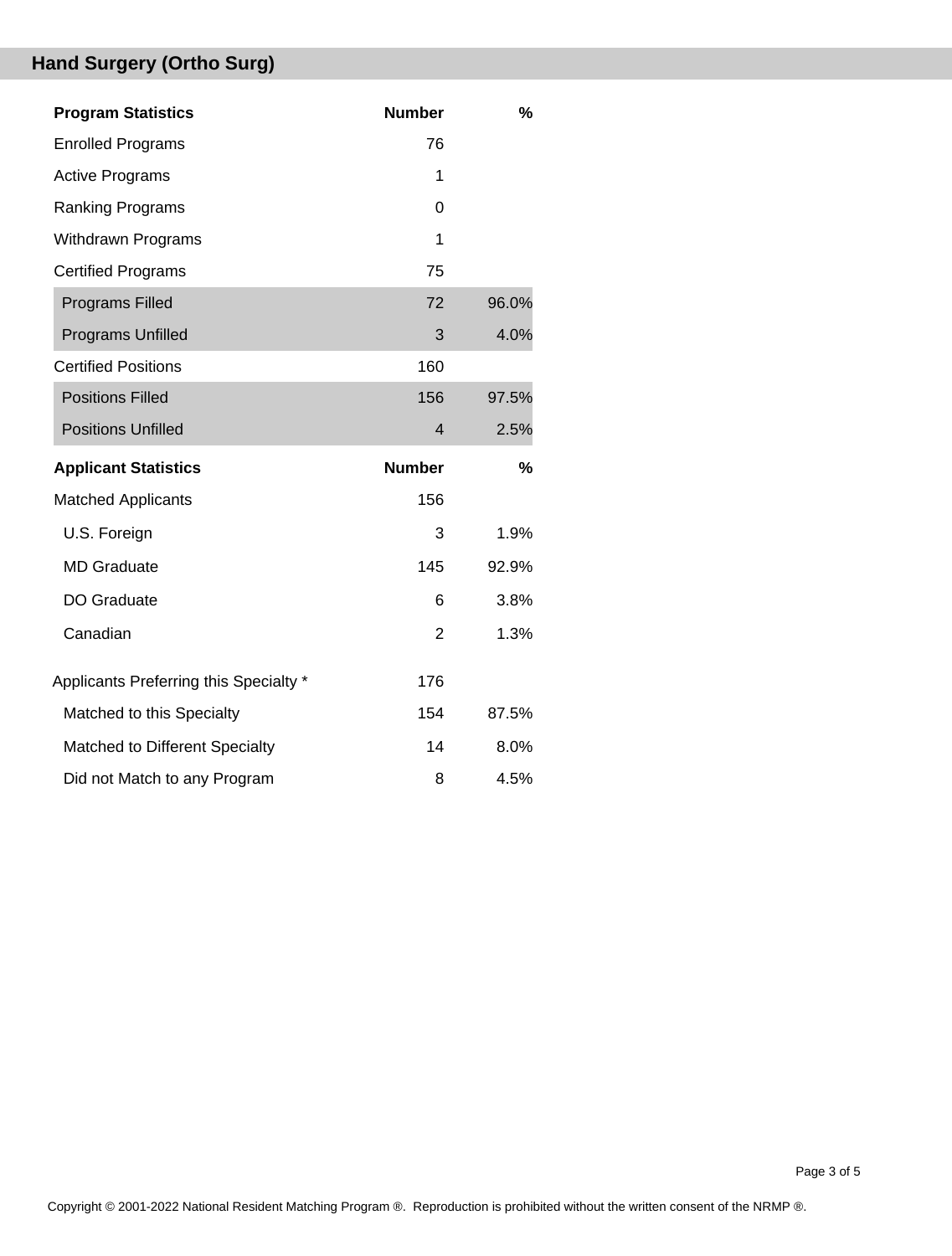# **Hand Surgery (Plastic Surg)**

| <b>Program Statistics</b>              | <b>Number</b> | $\frac{0}{0}$ |
|----------------------------------------|---------------|---------------|
| <b>Enrolled Programs</b>               | 16            |               |
| <b>Active Programs</b>                 | 0             |               |
| Ranking Programs                       | 0             |               |
| <b>Withdrawn Programs</b>              | $\Omega$      |               |
| <b>Certified Programs</b>              | 16            |               |
| <b>Programs Filled</b>                 | 16            | 100.0%        |
| Programs Unfilled                      | 0             | 0.0%          |
| <b>Certified Positions</b>             | 23            |               |
| <b>Positions Filled</b>                | 23            | 100.0%        |
| <b>Positions Unfilled</b>              | $\mathbf 0$   | 0.0%          |
| <b>Applicant Statistics</b>            | <b>Number</b> | %             |
| <b>Matched Applicants</b>              | 23            |               |
| <b>MD</b> Graduate                     | 21            | 91.3%         |
| Foreign                                | 1             | 4.3%          |
| Canadian                               | 1             | 4.3%          |
| Applicants Preferring this Specialty * | 18            |               |
| Matched to this Specialty              | 12            | 66.7%         |
| Matched to Different Specialty         | 5             | 27.8%         |
| Did not Match to any Program           | 1             | 5.6%          |